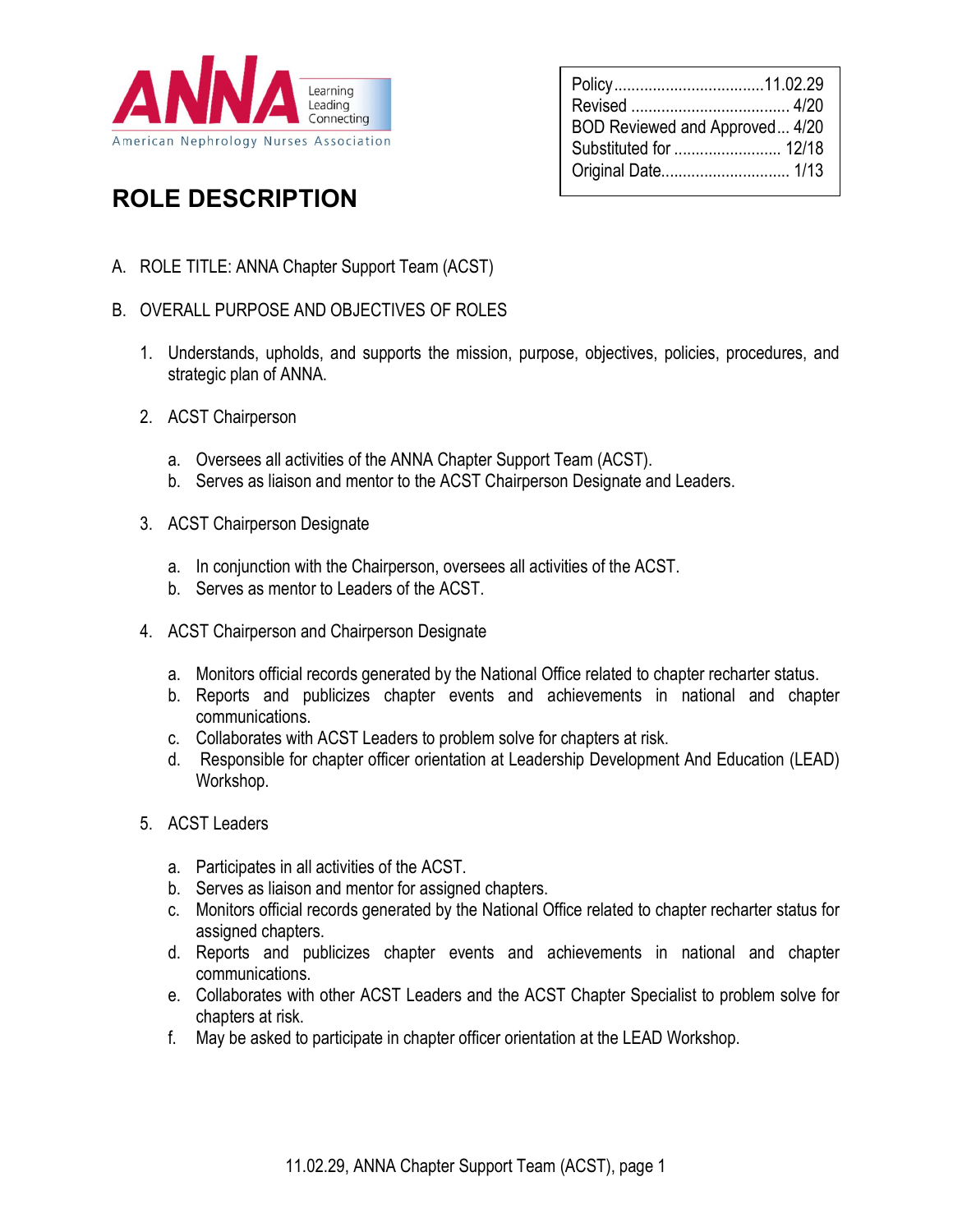#### 6. ACST Chapter Specialist

- a. Participates in all activities of the ACST.
- b. Collaborates with other ACST Leaders to problem solve for chapters at risk.
- c. Establishes communication with chapters at risk, as identified by the ACST Leaders.
- d. Works closely with ACST Chairperson to provide support for chapters at risk and ACST Leaders.
- e. May be asked to participate in chapter officer orientation at the LEAD Workshop.
- 7. ACST STAR (Successful Teamwork = Achievement and Recognition) Specialist
	- a. Participates in all activities of the ACST.
	- b. Monitors STAR points posted by chapter officers for the STAR Awards.
	- c. Inform chapters and request corrected STAR point submissions as needed.
	- d. May be asked to participate in chapter officer orientation at the LEAD Workshop.

# C. COMPOSITION

- 1. ACST
	- a. The ACST shall be composed of:
		- (1) Chairperson
		- (2) Chairperson Designate
		- (3) Up to eight (8) Leaders / Specialists
- 2. ACST Chairperson and Chairperson Designate
	- a. Selection Method: Refer to Bylaws Article VII, Section B. Appointed by the National President-Elect with approval by the Board of Directors (BOD).
	- b. Qualifications:
		- (1) Full Member of ANNA for two (2) years with nephrology nursing experience.
		- (2) Current certification in nephrology nursing preferred.
		- (3) Previous experience as either an ACST Leader or regional officer.
		- (4) Previous experience as an ANNA chapter officer.
	- c. Selection Criteria:
		- (1) Knowledge of ANNA organizational structure.
		- (2) Understanding of the need to maintain confidentiality.
		- (3) Participates in ANNA Connected.
		- (4) Demonstrated ability to lead a group.
		- (5) Knowledge of software and access to computer-facilitated communication for email and word processing.
		- (6) Ability to problem solve and use conflict resolution techniques.
		- (7) Consideration will be given to include diversity of practice specialty, age, ethnicity, gender, and geographic representation.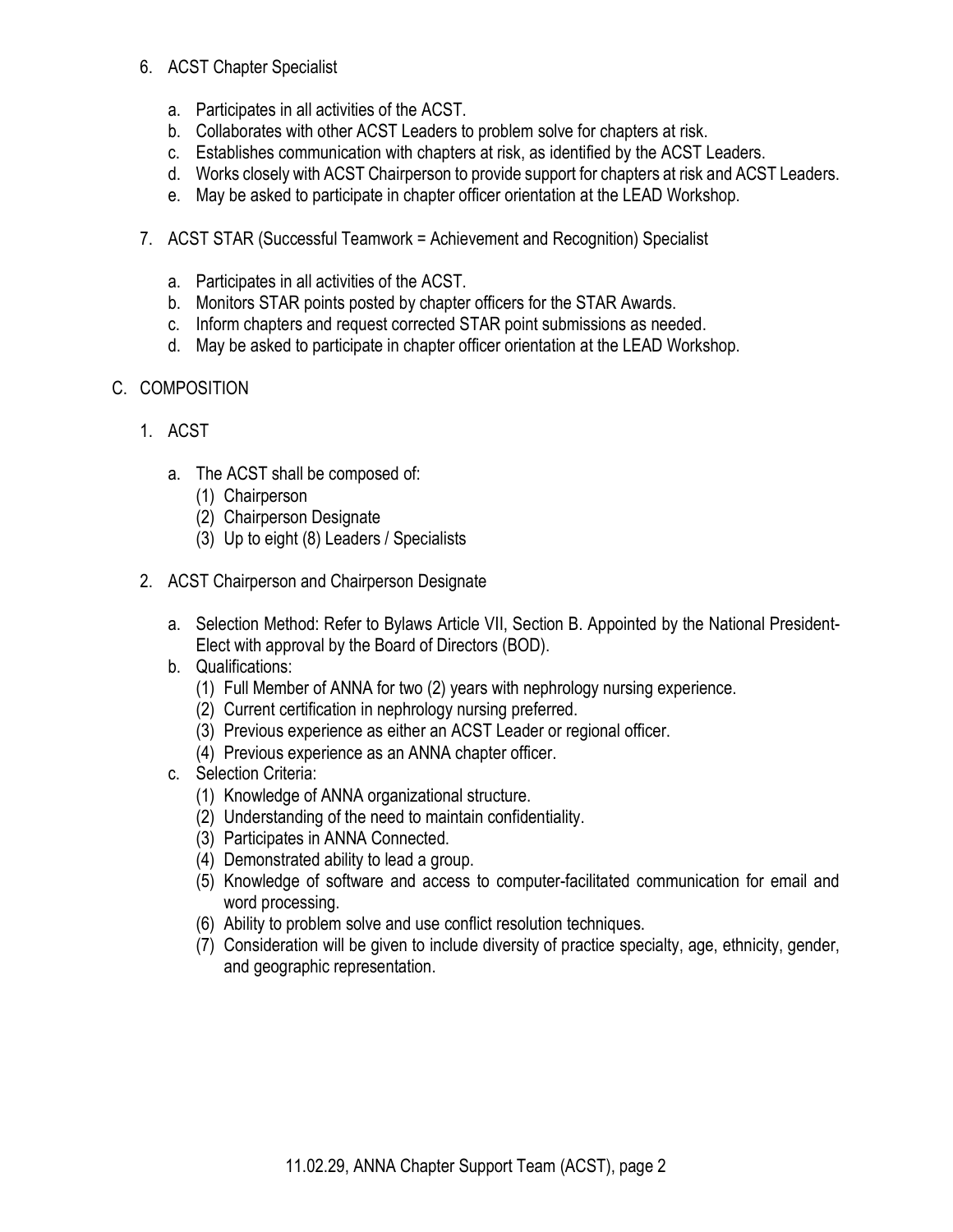- 3. ACST Leaders / Specialists
	- a. Selection Method: Refer to Bylaws Article VII, Section B. Appointed by the National President-Elect, with input from the ACST Chairperson, in conjunction with development of the Organizational Chart for the upcoming ANNA year.
	- b. Qualifications:
		- (1) Full Member of ANNA for two (2) years with nephrology nursing experience.
		- (2) Current certification in nephrology nursing preferred.
		- (3) Previous experience as an ANNA chapter officer.
	- c. Selection Criteria:
		- (1) Knowledge of ANNA organizational structure.
		- (2) Understanding of the need to maintain confidentiality.
		- (3) Participates in ANNA Connected.
		- (4) Consideration will be given to include diversity of practice specialty, age, ethnicity, gender, and geographic representation.

## D. TENURE

- 1. The Chairperson is appointed to serve a two (2) year term one (1) year as Chairperson Designate, followed by one (1) year as Chairperson. May be reappointed.
- 2. ACST Leaders will serve a two (2) year term with half of the team [four (4)] rotating off each year. May serve one (1) additional two-year term.
- 3. ACST Leaders serving in their second year of the term will be assigned to mentor an ACST Leader in his/her first year.
- E. GOVERNED BY CONSTITUTION AND/OR BYLAWS

Articles III, Article V, and Article VII

- F. ATTENDANCE EXPECTED AT THE FOLLOWING MEETINGS:
	- 1. Chairperson
		- a. National Symposium (outgoing).
		- b. LEAD Workshop (incoming/midterm).
		- c. LEAD Workshop planning meeting on the day before the LEAD Workshop program begins.
		- d. ACST meetings and conference calls.
		- e. Chapter officer meetings, conference calls, or webinars as requested and approved.
		- f. Own local ANNA chapter meetings.
		- g. Health Policy Workshop (HPW)
		- h. Other meetings as requested and approved by the Board Liaison.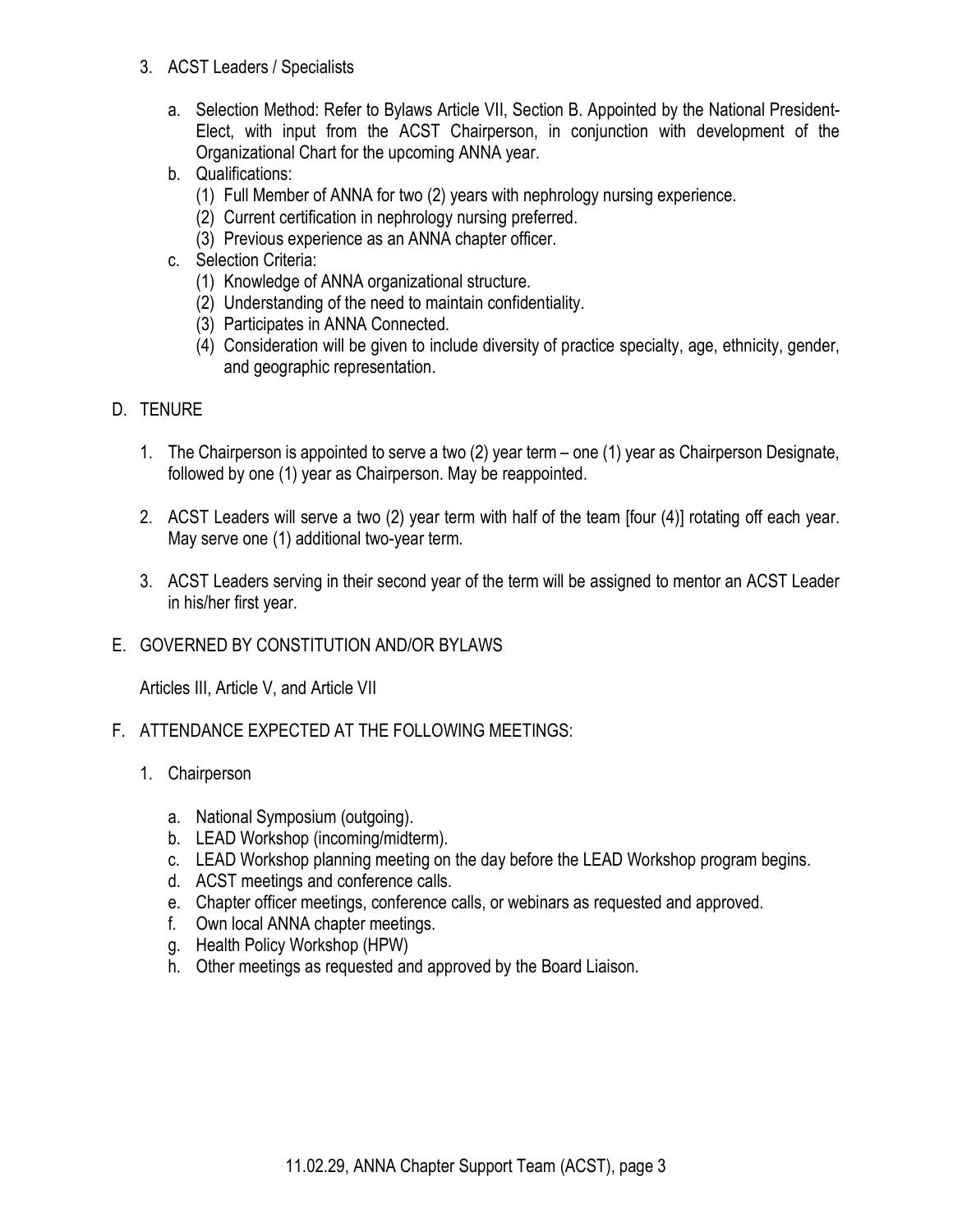- 2. Chairperson Designate
	- a. LEAD Workshop (incoming).
	- b. ACST Orientation (held annually) before the LEAD Workshop.
	- c. LEAD Workshop planning meeting on the day before the LEAD Workshop program begins.
	- d. ACST meetings and conference calls.
	- e. Own local ANNA chapter meetings
	- f. Other meetings as requested and approved by the Board Liaison.
- 3. ACST Leaders / Specialists
	- a. LEAD Workshop (incoming/midterm).
	- b. ACST Orientation (held annually) before the LEAD Workshop (incoming/midterm).
	- c. LEAD Workshop planning meeting on the day before the LEAD Workshop program begins (incoming/midterm only).
	- d. LEAD Workshop (outgoing) only if actively participating in the planning and implementation of the LEAD Workshop.
	- e. Annual planning meeting for the LEAD Workshop on the day before the LEAD Workshop program begins (outgoing) - only if actively participating in the planning and implementation of the LEAD Workshop.
	- f. Reimbursement for two (2) National Symposium hotel half nights for outgoing Leaders who register and pay to attend National Symposium.
	- g. ACST meetings and conference calls.
	- h. Chapter officer meetings, conference calls, or webinars, as requested and approved.
	- i. Own local ANNA chapter meetings.
	- j. Other meetings as requested and approved by the Board Liaison.
- \* NOTE: Complimentary registration and/or expense reimbursement to ANNA meetings is provided per Policy & Procedure 4.18, Complimentary Registration and Expense Reimbursement for ANNA Meetings, and Policy & Procedure 4.19, Withdrawal of Complimentary Registration and Expense Reimbursement to ANNA Meetings for Non-Functional Committee Member.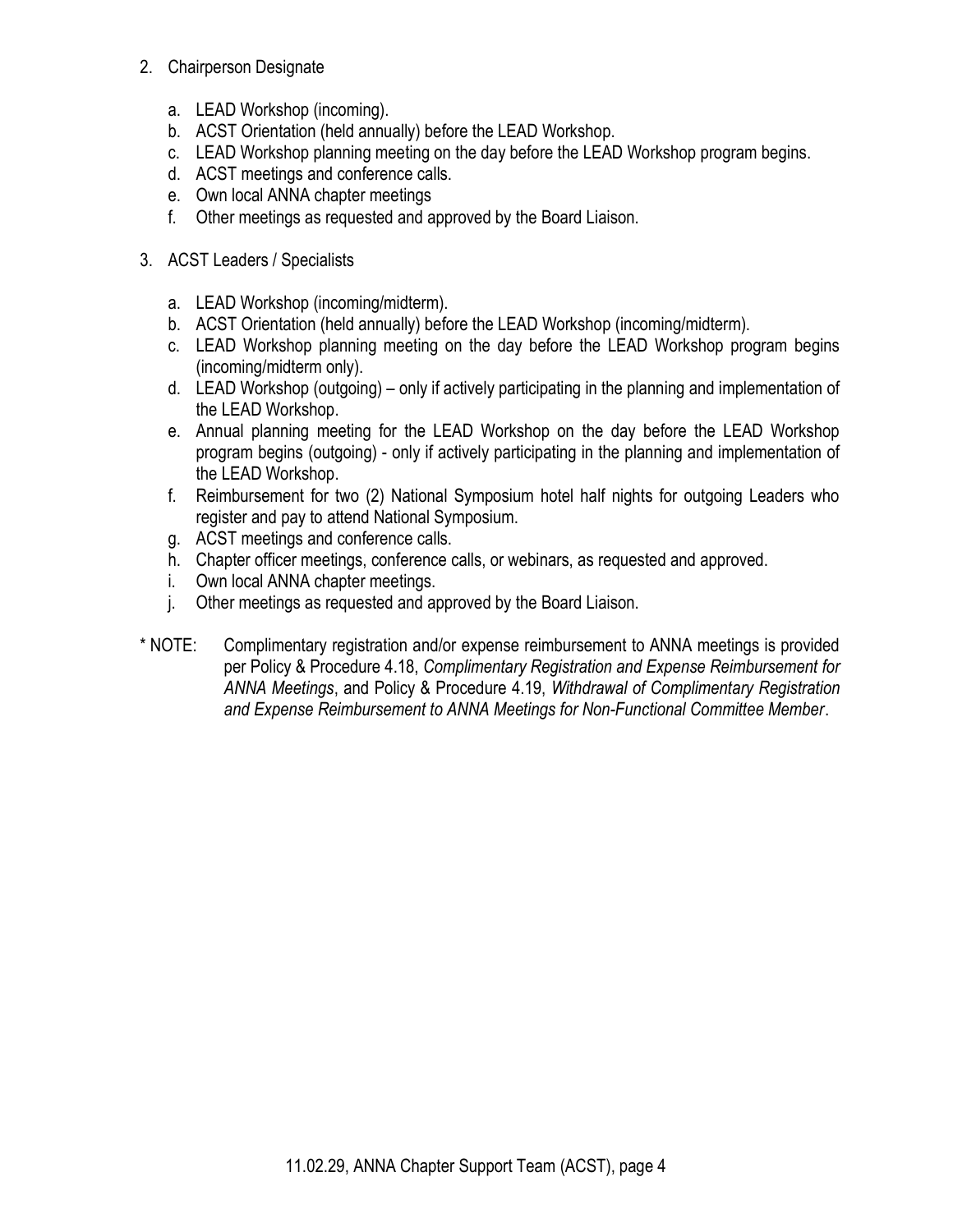### G. RESPONSIBILITIES OF ACST CHAIRPERSON

- 1. Understands, upholds, and supports the mission, purpose, objectives, policies, procedures, and strategic plan of ANNA.
	- a. Oversees all activities of the ACST.
		- (1) Oversees responsibilities delegated to the ACST by the Board Liaison.
		- (2) Works directly with the Board Liaison to resolve chapter issues not resolved by the ACST.
	- b. Works with National President-Elect to appoint ACST Leaders.
	- c. Actively supports the ACST Chairperson Designate to plan and develop an agenda and sessions for the LEAD Workshop for chapter officer attendees.
	- d. Assures that the content of the LEAD Workshop ensures development, revision, and implementation of the annual action plan, congruent with the Nephrology Nursing Scope and Standards of Practice, to promote the strategic plan.
	- e. Assigns chapters to each ACST Leader, with input from the Manager, Association Services.
	- f. Coordinates monthly meetings, conference calls, webinars, etc. with ACST Leaders.
	- g. Reviews all material received from the Board Liaison. Responds to all inquiries.
	- h. Presents issues, ideas, problems and possible solutions, or programs of interest to the ACST.
	- i. Discusses chapter activities and any problems with the ACST.
	- j. In collaboration with the ACST Leaders, reviews potential areas for new chapter development.
	- k. Works with ACST to support strategic planning for chapters.
	- l. Collaborates with ACST Leaders to problem solve for chapters at risk.
	- m. Reviews policies and procedures pertinent to the office, as requested, and proposes changes accordingly.
	- n. Reviews role descriptions of offices and others, as requested, and proposes changes accordingly.
	- o. Submits a summary status report, using reports submitted by the ACST Leaders, to the Board Liaison prior to each BOD meeting. Submits an annual report as directed by the Board Liaison.
	- p. Handles correspondence as necessary.
	- q. Assumes responsibility for the Lead Workshop in collaboration with the Leadership Committee.
	- r. Assists in leadership development process as requested.
	- s. Reviews changes in Chapter Directory with Manager, Association Services.
	- t. Provides copies of all communication to be sent to the chapters to the Board Liaison.
	- u. Reviews committee budget and submits budget requests for special projects to the BOD through the Board Liaison or per policy and procedure.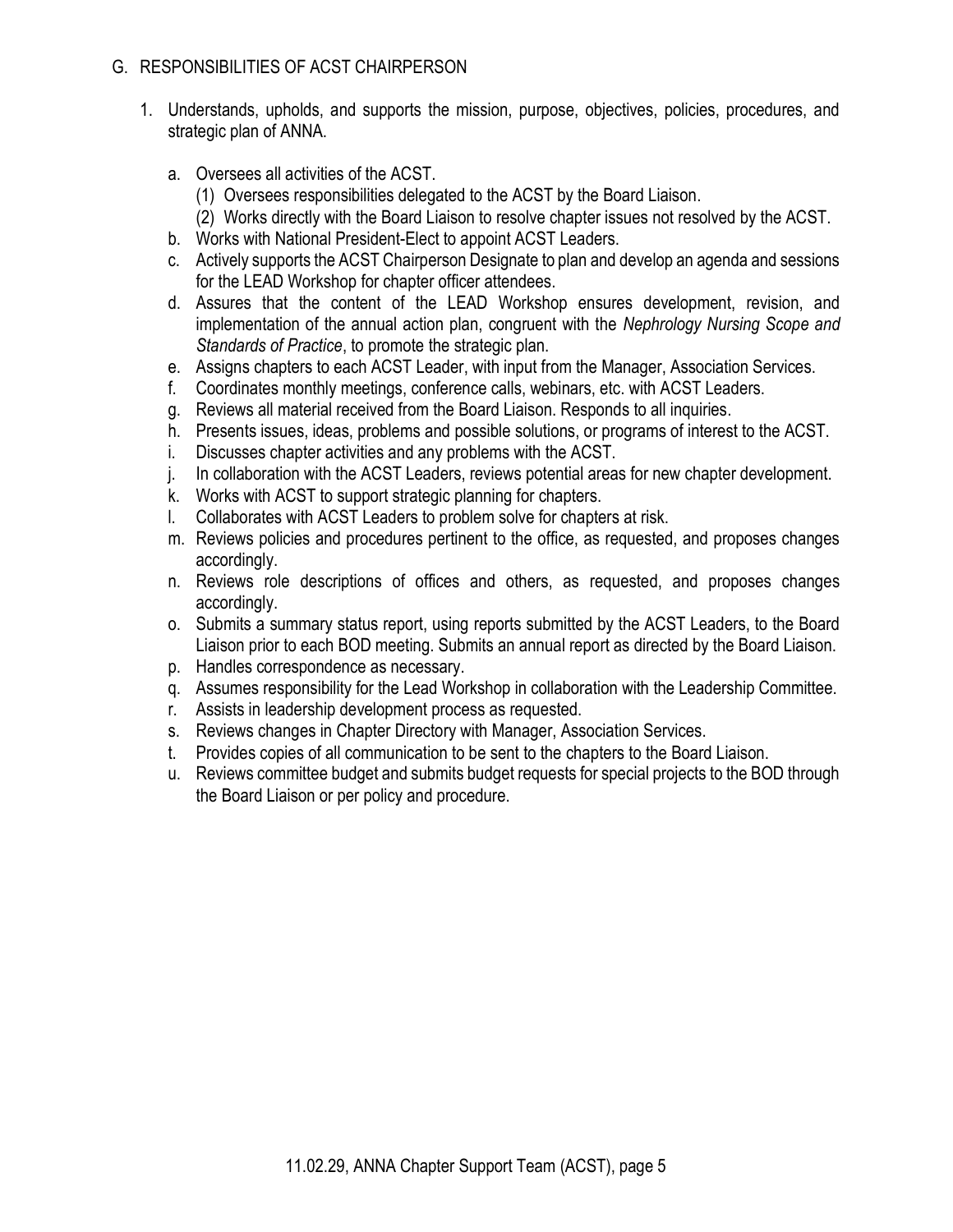- 2. Serve as liaison and mentor for chapters and ACST Leaders.
	- a. Oversees and coaches ACST Leaders to draft introductory/welcome letter to all chapter officers within four (4) weeks after National Symposium.
	- b. Acts as a mentor for new officers as needed and encourages/mentors qualified members to consider pursuing a higher national office or committee position.
	- c. Ensures that ACST Leaders maintain contact with chapter officers via email, ANNA Connected, webinar, and conference calls as indicated.
		- (1) Communicates updates on national issues/business from the Board Liaison and ACST to chapter officers.
		- (2) Verifies that ACST Leaders have contacted any non-renewed chapter officers for his/her assigned chapters to assure membership renewal. The list of non-renewed officers will be generated by the National Office.
			- a) Enlists the assistance of the Board Liaison if necessary for continued membership nonrenewal of chapter officers.
		- (3) Responds to questions from chapter officers and/or members. Keeps Board Liaison up-todate on correspondence.
		- (4) Provides suggestions, guidance, and encouragement to chapter officers to help chapter meet criteria.
			- a) Establishes a plan with input from ACST for chapter outreach to assist chapters as needed. Discusses need for chapter visits, conference calls, letters, etc. with the ACST.
			- b) Assists officers of provisional status chapters in plan development to meet recharter.
		- (5) Reassigns zip codes as necessary after conferring with the Board Liaison, ACST, and Chapter Presidents.
			- a) Approves letter to be sent by National Office to members affected by chapter realignment.
	- d. Mentors ACST Leaders to assist with orientation of chapter officers using checklists, role descriptions, Web based LEAD Workshop education sessions, and online accessing of the Volunteer Leaders' resource material as requested.
	- e. Creates ACST work groups as needed for special projects.
- 3. Monitors official records generated by the National Office related to chapter recharter status.
	- a. Communicates with Manager, Association Services at the National Office regarding receipt of chapter records.
	- b. Maintains records.
		- (1) Minutes of ACST meetings.
		- (2) Recharter summaries from National Office.
		- (3) Oversees the tracking of points for STAR (Successful Teamwork = Achievement and Recognition) Awards.
		- (4) Chapter activity reports.
		- (5) Chapter profiles.
		- (6) Chapter financial reports as per policy.
		- (7) Other records as required.
	- c. Assumes responsibility for providing ANNA records and equipment to successor per Policy & Procedure 2.13, Document Retention and Destruction Policy – Maintenance of ANNA Records and Equipment.
	- d. Reports any issues or problems to the Board Liaison.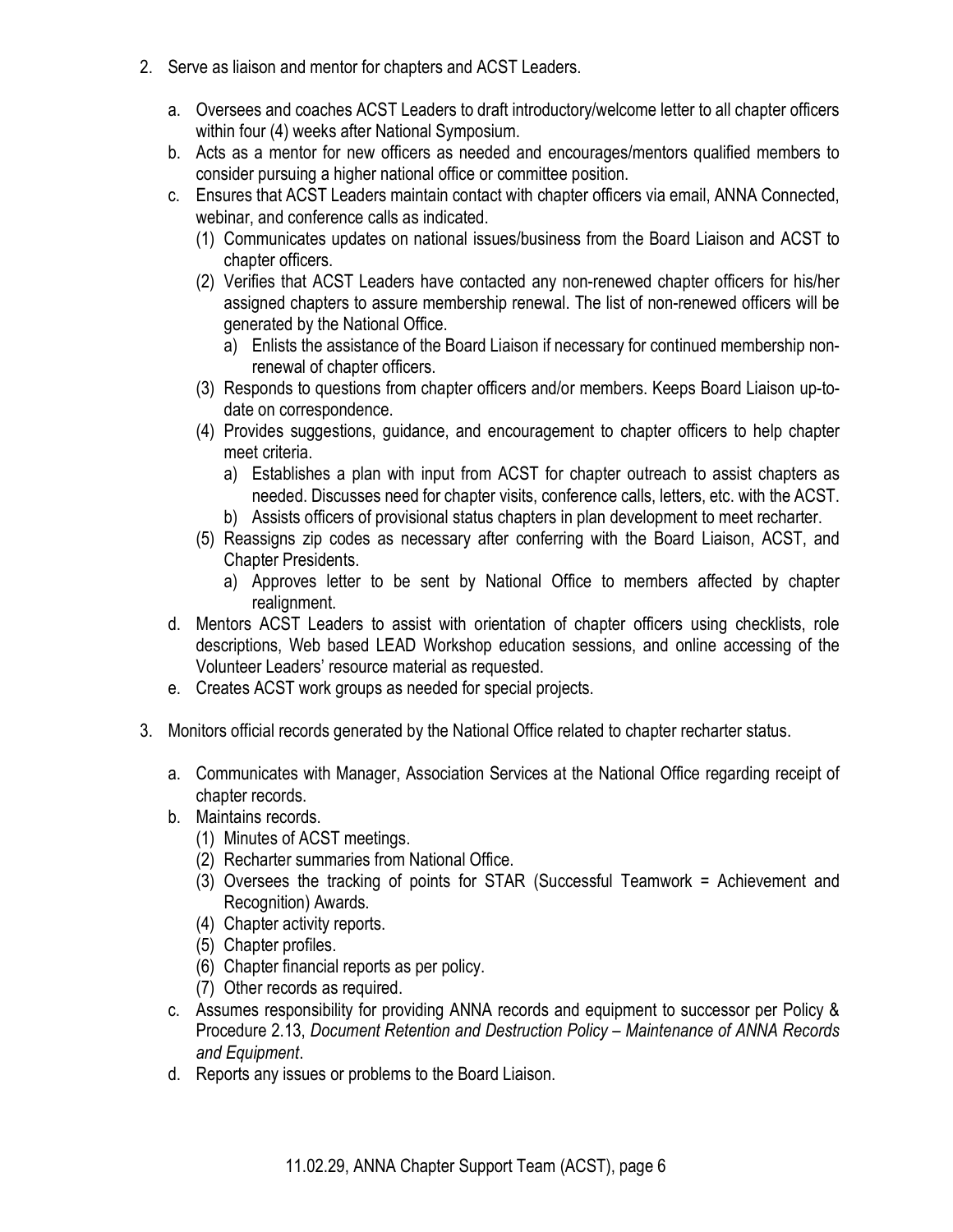- 4. Reports and publicizes chapter events and achievements in national and chapter communications.
	- a. Participates in chapter outreach activities as determined to be necessary by the ACST.
	- b. Submits ANNA Update articles as requested.
	- c. Reviews ANNA Update articles submitted via the ANNA Website and suggests changes as needed prior to publication.
- 5. Participates in ANNA Connected.
	- a. Completes profile in ANNA Connected.
	- b. Utilizes ANNA Connected as a communication tool.
	- c. Encourages chapter officers to utilize ANNA Connected.
- H. RESPONSIBILITIES OF CHAIRPERSON DESIGNATE
	- 1. Understands, upholds, and supports the mission, purpose, objectives, policies, procedures, and strategic plan of ANNA.
		- a. Reports to Chairperson.
		- b. Orients to Chairperson role and works collectively with the Chairperson to complete assigned responsibilities.
		- c. Oversees and develops, with the help of the ACST Chairperson, an agenda and sessions for the LEAD Workshop for chapter officer attendees.
		- d. Assures that content of the LEAD Workshop ensures development, revision, and implementation of the annual action plan, congruent with the Nephrology Nursing Scope and Standard of Practice, to promote the strategic plan.
		- e. Works with Chairperson to identify ACST Leaders.
		- f. Plans, develops, and leads the ACST Orientation (held annually) before the LEAD Workshop.
		- g. Assumes the role of Chairperson after the National Symposium when the presiding Chairperson rotates off ACST.
			- (1) Prepares written reports as requested by the established deadlines.
			- (2) Assumes responsibilities as delegated by the Chairperson.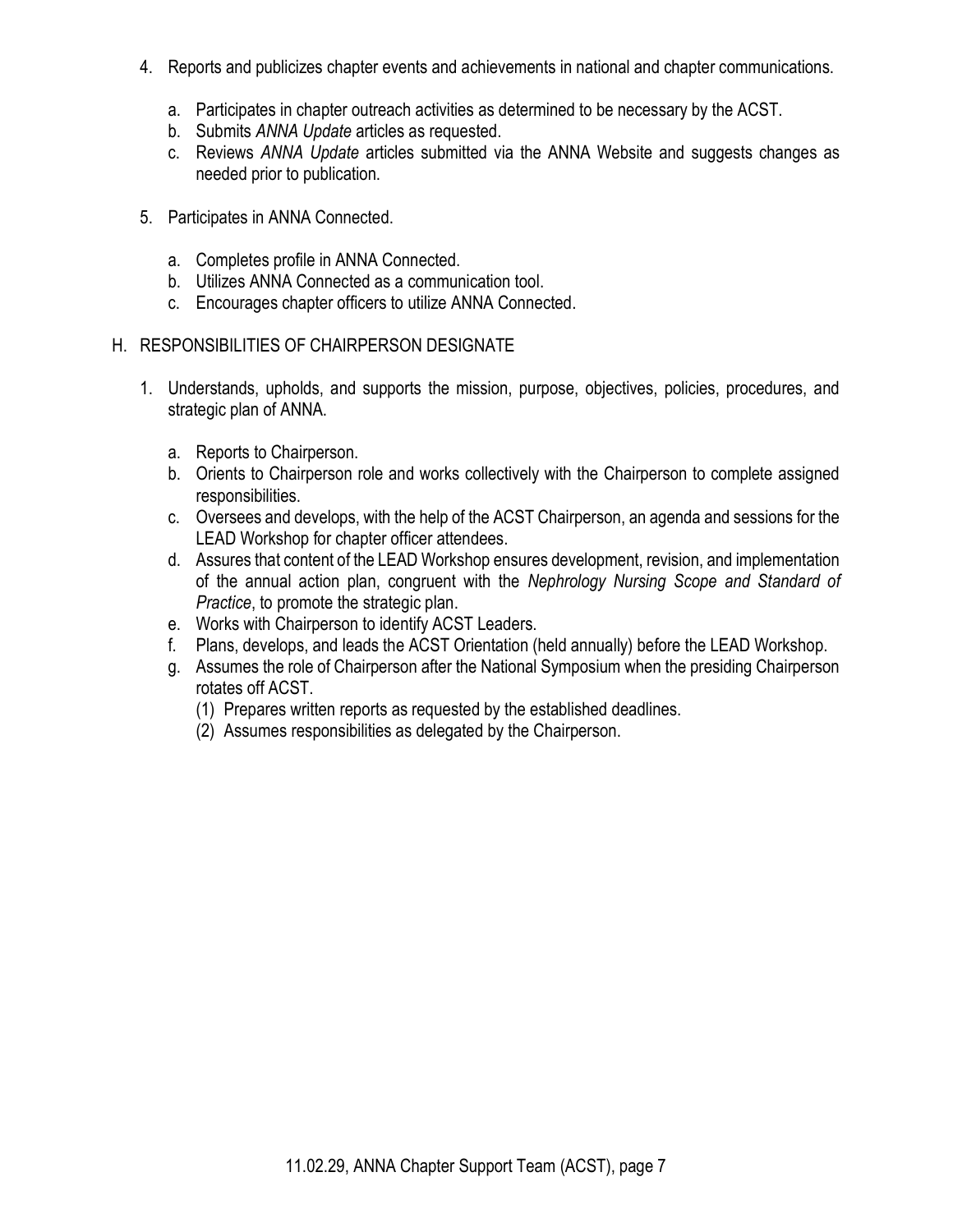## I. RESPONSIBILITIES OF ACST LEADERS

- 1. Understands, upholds, and supports the mission, purpose, objectives, policies, procedures, and strategic plan of ANNA.
	- a. Participates in all activities of the ACST.
	- b. Oversees all activities of assigned chapters.
	- c. Coordinates a minimum of one (1) conference call with assigned chapters.
	- d. Reviews all material received by email or posted in Dropbox from the ACST Chairperson and the Manager, Association Services.
	- e. Responds to all inquiries from the ACST Chairperson and Manager, Association Services.
	- f. Uses ANNA Connected to distribute key information to assigned chapter officers within fortyeight (48) hours after available (i.e. Chapter Activity Report, STAR Summary Report, ACST Spotlight, etc.).
	- g. Presents issues, ideas, problems and possible solutions, or programs of interest to the ACST.
	- h. Discusses chapter activities and any problems with the ACST.
	- i. Collaborates with other ACST Leaders to review potential areas for new chapter development and to problem solve for chapters at risk.
	- j. Works with ACST Chairperson to support strategic planning for chapters.
	- k. Reviews policies and procedures pertinent to the office as requested and proposes changes accordingly.
	- l. Reviews role descriptions as requested and proposes changes accordingly.
	- m. Submits a status report to the ACST Chairperson by the deadline established, prior to each BOD meeting.
	- n. Handles correspondence as necessary.
	- o. Participates in chapter orientation at the LEAD Workshop. May be asked to present at the LEAD Workshop.
	- p. Assists in leadership development process as requested.
	- q. Provides copies of all communication sent to the chapters to the ACST Chairperson.
- 2. Completes officer orientation module.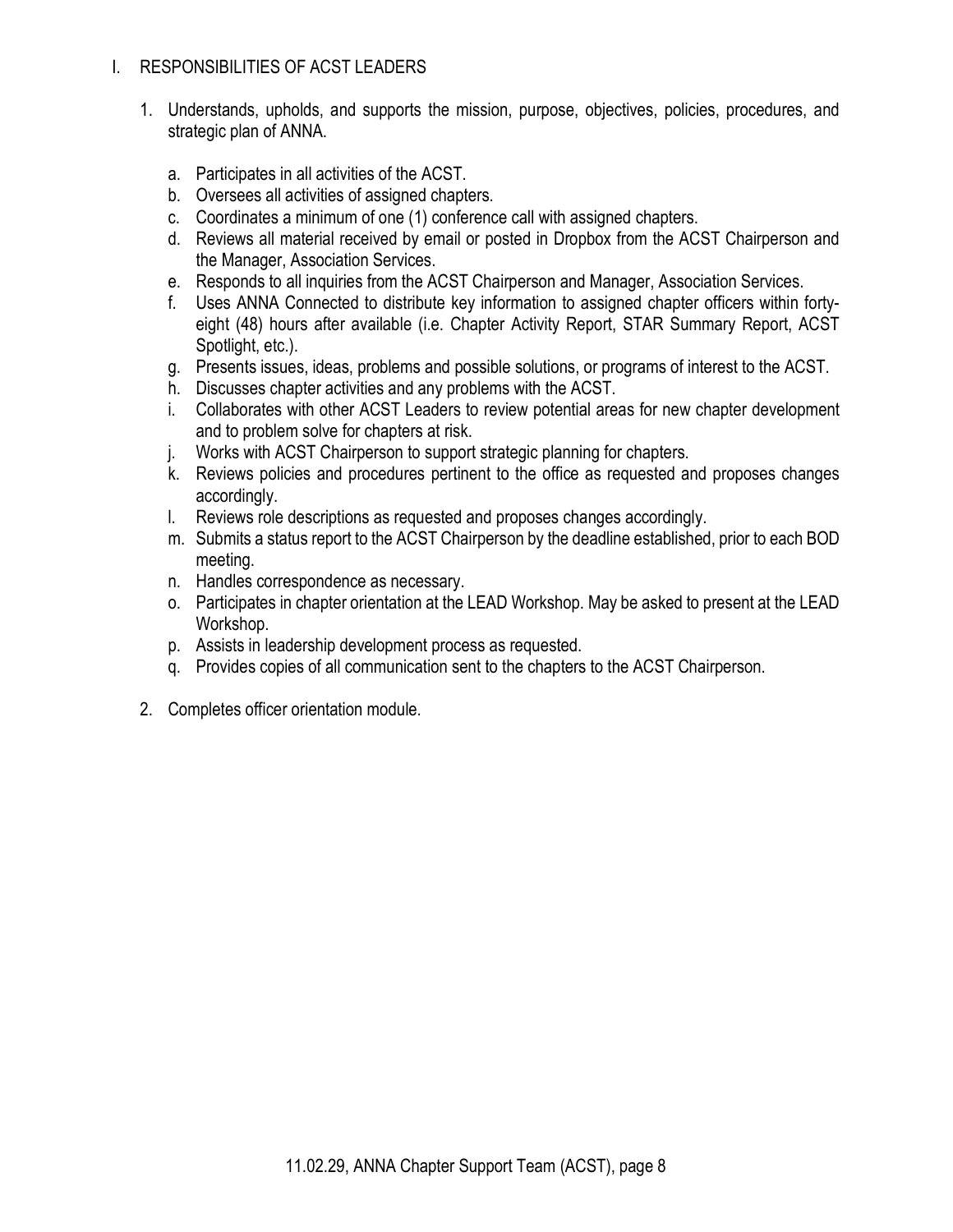- 3. Serve as liaison and mentor for assigned chapters.
	- a. Drafts introductory/welcome letter to all assigned chapters within four (4) weeks after National Symposium. The letter will be posted to each assigned chapter's officers via ANNA Connected.
	- b. Acts as a mentor for new chapter officers and encourages/mentors qualified members to consider pursuing a higher national office or committee position as appropriate.
	- c. Maintains monthly contact, or more often as necessary, with assigned chapters via email, ANNA Connected, webinar, personal calls, and/or conference calls. [Note: A minimum of six (6) contacts per year is required or will be subject to Policy & Procedure 4.19, Withdrawal of Complimentary Registration and Expense Reimbursement to ANNA Meetings for Non-Functional Committee Member.]
		- (1) Reminds and assists chapter officers with timely submission of the online chapter meeting, chapter profile, and financial forms, which are available on-line.
			- a) Enlists the assistance and intervention of the ACST Chairperson for chapters who fail to submit required data in the established time frame.
		- (2) Communicates updates on National issues/business from the Board Liaison and ACST Chairperson to assigned chapters.
		- (3) Contacts officers of assigned chapters who have not renewed his/her membership to assure renewal. The list of non-renewed officers will be generated by the National Office.
			- a) Follows up with the National Office to verify renewal.
			- b) If not renewed, contacts other Chapter Officers with member's non-renewal status.
		- (4) Responds to questions from chapter officers and/or members. Keeps ACST Chairperson up-to-date on correspondence.
		- (5) Provides suggestions, guidance, and encouragement to chapter officers to help chapter meet criteria.
			- a) Collaborates with other ACST Leaders to establish chapter outreach as needed. Discusses need for chapter visits, conference calls, letters, etc. with the ACST.
			- b) Assists officers of provisional status chapters in plan development to meet recharter criteria.
		- (6) Reminds chapter officers of ANNA Update articles submission deadlines. Assists with online submission of articles.
		- (7) Follows-up quarterly with Chapter Presidents regarding non-renewed chapter members.
		- (8) Plans recruitment and retention strategies with Chapter Presidents with input from other ACST Leaders.
	- d. Assists with orientation of chapter officers using checklists, role descriptions, Web based LEAD Workshop education sessions, and online accessing of the Volunteer Leaders' resource material as requested.
	- e. Serves as liaison between chapters and the National Office for Webinars.
	- f. Assists chapter officers in completing and updating chapter work plans and providing feedback to chapter officers.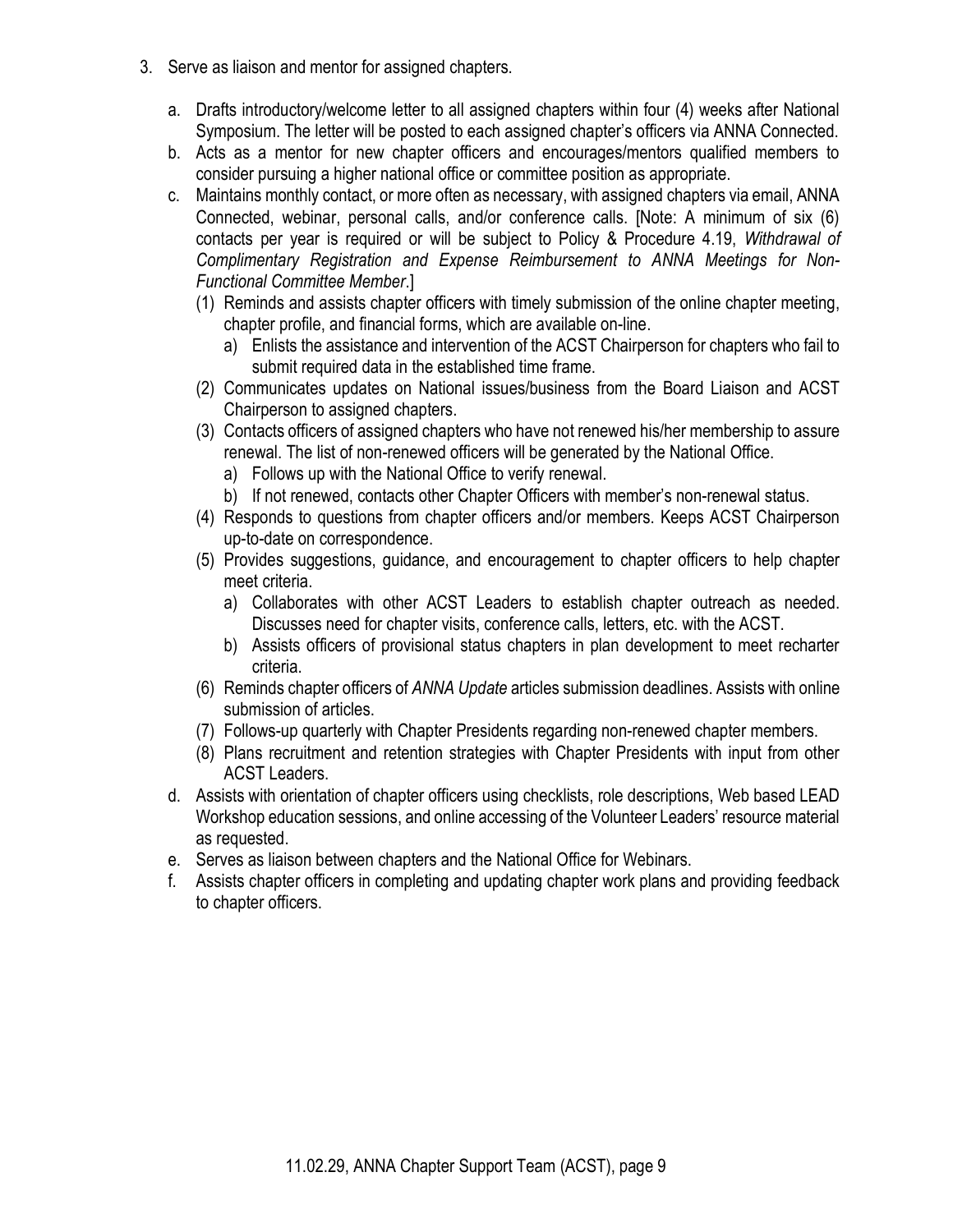- 4. Monitors official records generated by the National Office related to recharter status for assigned chapters.
	- a. Communicates with Manager, Association Services at the National Office regarding receipt of chapter records.
	- b. Maintains records.
		- (1) Records of chapter contact.
		- (2) Minutes of ACST meetings.
		- (3) Chapter Activity Report.
		- (4) STAR Summary Report.
		- (5) Other records as required.
	- c. Assumes responsibility for providing ANNA records and equipment to successor per Policy & Procedure 2.13, Document Retention and Destruction Policy – Maintenance of ANNA Records and Equipment.
	- d. Reports any issues or problems to the ACST Chairperson.
- 5. Reports and publicizes chapter events and achievements in national and chapter communications.
	- a. Participates in chapter outreach activities as determined to be necessary by the ACST.
	- b. Reviews assigned chapter ANNA Update articles submitted via the ANNA Website and suggests changes as needed prior to publication.
- 6. Participates in ANNA Connected.
	- a. Completes profile in ANNA Connected, including picture for identification.
	- b. Uses ANNA Connected as a communication tool for chapter officers.
	- c. Encourages chapter officers to use ANNA Connected.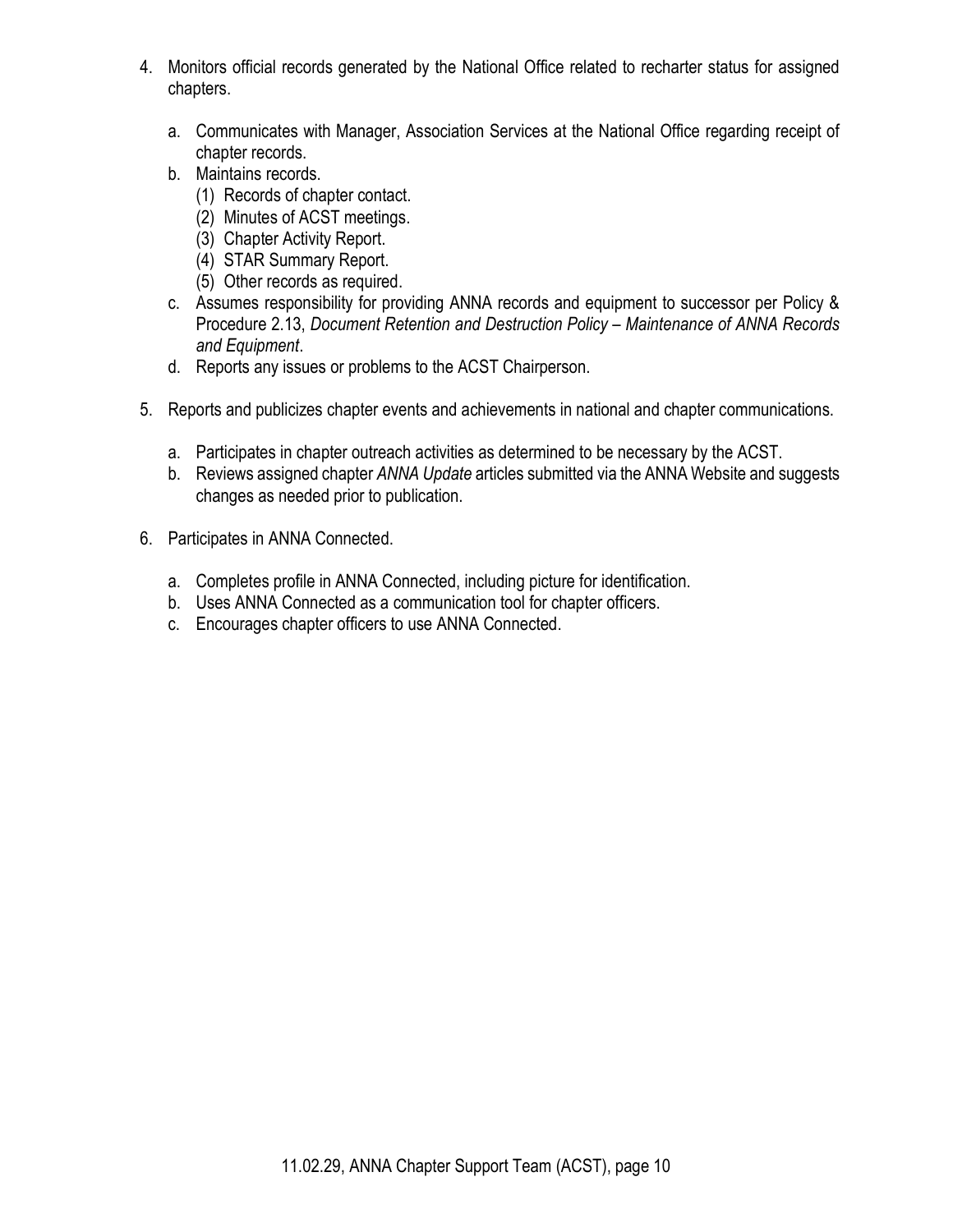## J. RESPONSIBILITIES OF ACST CHAPTER SPECIALIST

- 1. Understands, upholds, and supports the mission, purpose, objectives, policies, procedures, and strategic plan of ANNA.
	- a. Participates in all activities of the ACST.
	- b. Reviews all material received by email or posted in Dropbox from the ACST Chairperson and the Manager, Association Services.
	- c. Responds to all inquiries from the ACST Chairperson and Manager, Association Services
	- d. Presents issues, ideas, problems and possible solutions, or programs of interest to the ACST.
	- e. Collaborates with other ACST Leaders to review potential areas for new chapter development and to problem solve for chapters at risk.
	- f. Works with ACST Chairperson to support strategic planning for chapters.
	- g. Reviews policies and procedures pertinent to the office as requested and proposes changes accordingly.
	- h. Reviews role descriptions as requested and proposes changes accordingly.
	- i. Submits a status report to the ACST Chairperson by the deadline established, prior to each BOD Meeting.
	- j. Handles correspondence as necessary.
	- k. Participates in chapter orientation at the LEAD Workshop. May be asked to present at the LEAD Workshop.
	- l. Assists in leadership development process as requested.
	- m. Provides copies of all communication sent to the chapters to the ACST Chairperson.
- 2. Completes officer orientation module.
- 3. Serve as liaison and mentor for assigned chapters.
- 4. Monitors official records generated by the National Office related to recharter status for assigned chapters.

# K. RESPONSIBILITIES OF ACST STAR SPECIALIST

- 1. Maintenance and oversight of the STAR requirements in conjunction with the ACST Team. Requirements are reviewed annually in the STAR guidelines to assure that the description was clear and tied into the actual reporting line item through Smarter Select. The ACST Team would approve any changes.
- 2. Monitors official records generated by each chapter to submit STAR points.
	- a. Review all records on a monthly basis.
	- b. Records all corrections for STAR point submissions
	- c. Communicates all changes to chapter officers and their assigned ACST Leader.
	- d. Approves all chapter records for STAR points by January 15 for the previous year.
- 3. Communicates with Manager, Association Services at the National Office regarding receipt of chapter records.